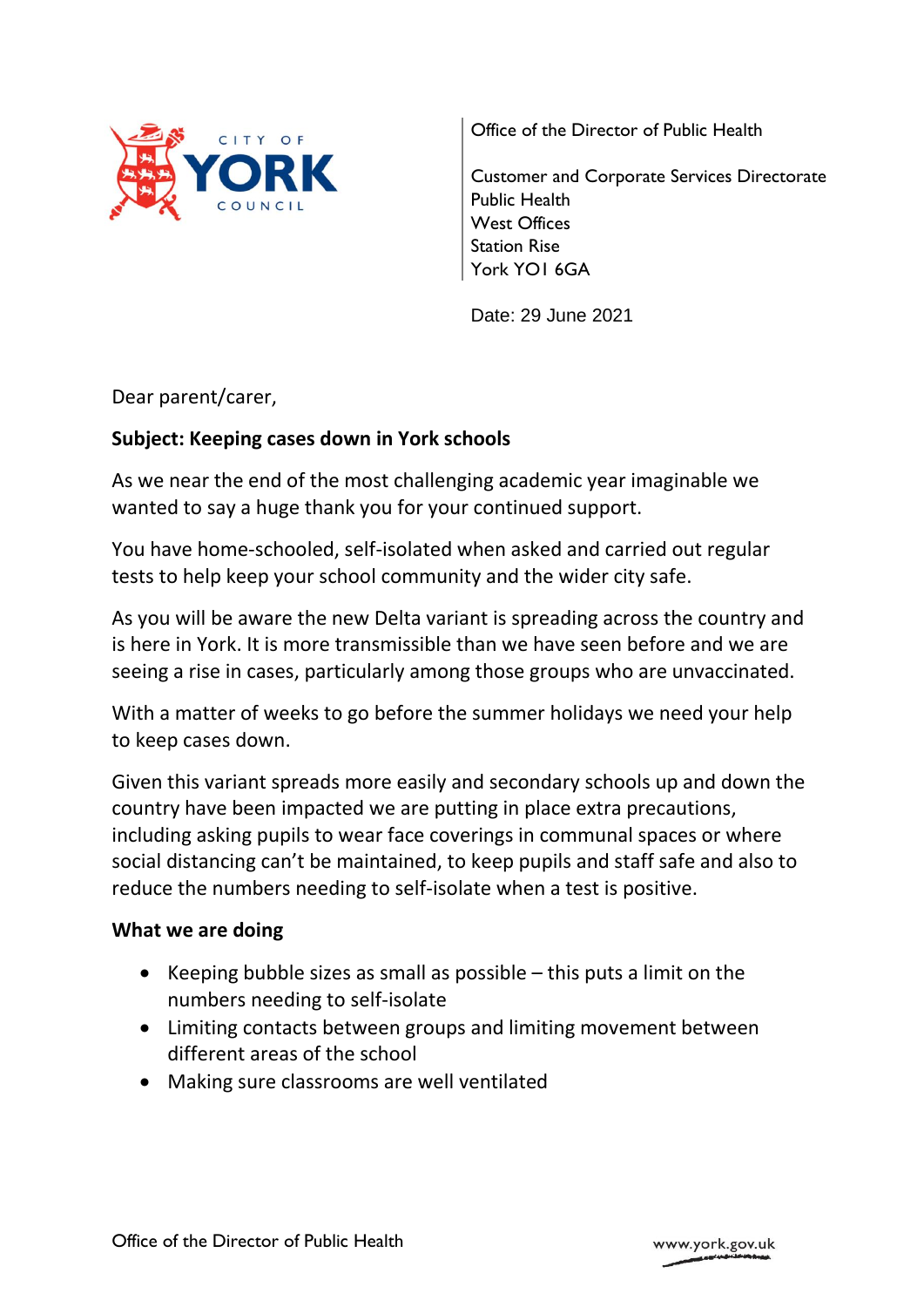# **How you can help**

Later in this letter we have put some information as a reminder of the symptoms of COVID-19 to keep an eye out for. There are other ways you can help too:

- Get tested regularly, anyone over the age of 11 can get a symptom-free test and report your results, even if it is negative.
- When seeing friends and family enjoy yourselves but remember Hands, Face, Space and Fresh air
- We are asking pupils to use face coverings in communal areas and where social distancing can't be maintained
- Parents and carers please get the vaccine if you haven't already. All adults are now eligible for these vaccines, which are safe and highly effective. Find out more and book an appointment at [www.nhs.uk/Covidvaccine](http://www.nhs.uk/Covidvaccine)

With the vaccine roll out continuing at great speed and proving to be effective against all known doses with that important second dose, better times are ahead.

## **The symptoms of Coronavirus**

## **Symptoms to look out for**

The main symptoms of coronavirus in children are:

- a high temperature
- $\bullet$  a new, continuous cough this means coughing a lot, for more than an hour, or 3 or more coughing episodes in 24 hours
- a loss or change to sense of smell or taste this means they cannot smell or taste anything, or things smell or taste different to normal

## **What to do if your child has any of the main symptoms of coronavirus:**

- 1. Get a test to check if they have coronavirus as soon as possible [\(www.gov.uk/get-coronavirus-test](http://www.gov.uk/get-coronavirus-test) )
- 2. You, your child and anyone else you live with should stay at home and not have visitors until you get the test result – only leave your home to have the test